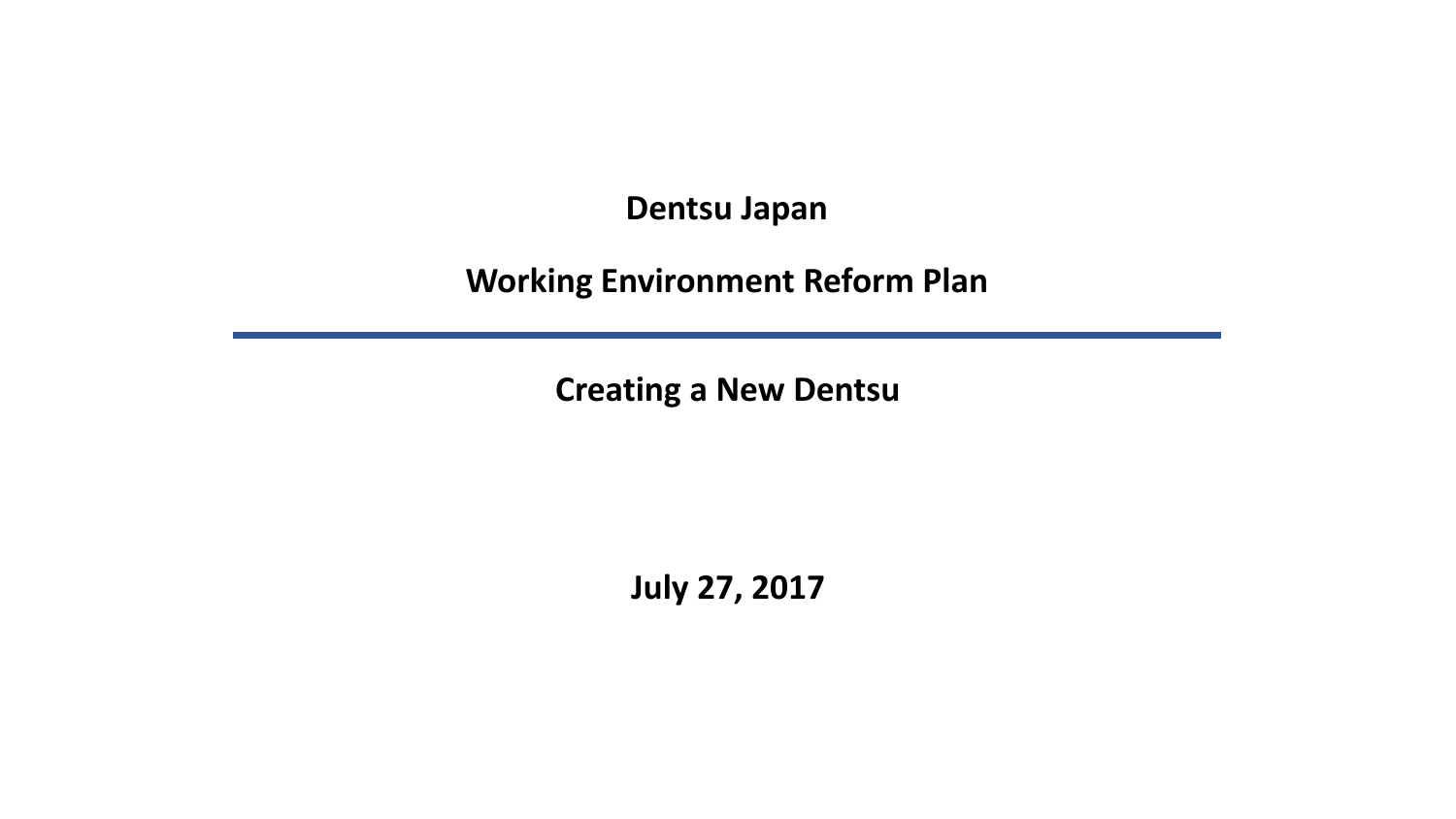## **Our Approach to Driving Reform**

## Transparent, 2-way

Dedicated glass office

Fully transparent discussion of issues

Reform proposals fielded from employees

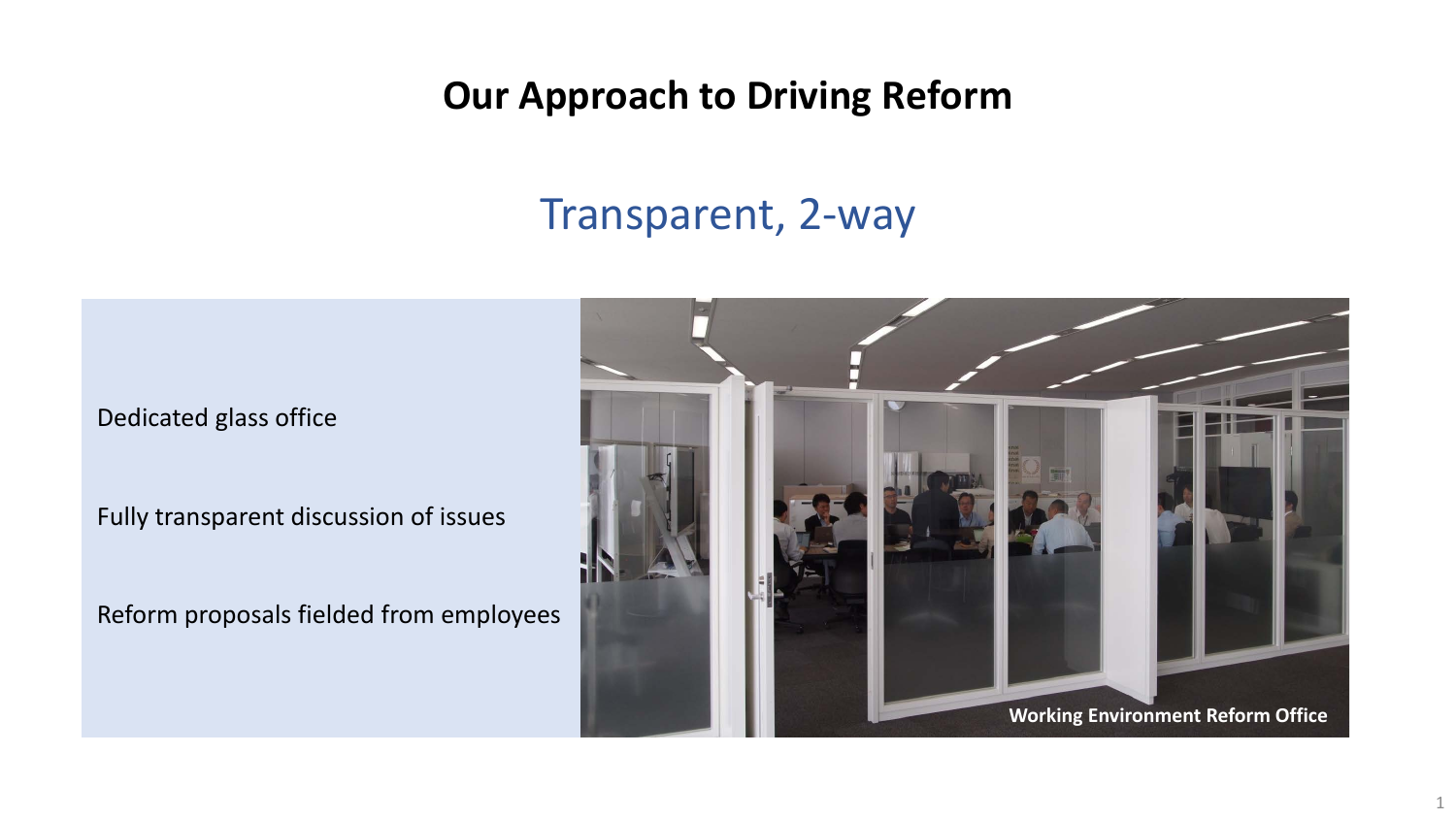## **Management-Employee Dialogue**

### **25,000+** opinions gathered

- Company-wide questionnaires (3, over 6 months)
- Fielding of suggestions from employees
- Sessions with divisional personnel managers (HRM managing director candidates)
- Employee opinion-exchange sessions
- **Employee recommendation/opinion box**

Total of 2,125 attendees across 105 sessions

Receive outside opinions in addition to in-house sessions

- Gain insights from outside experts
- Gain insights from the Independent Advisory Committee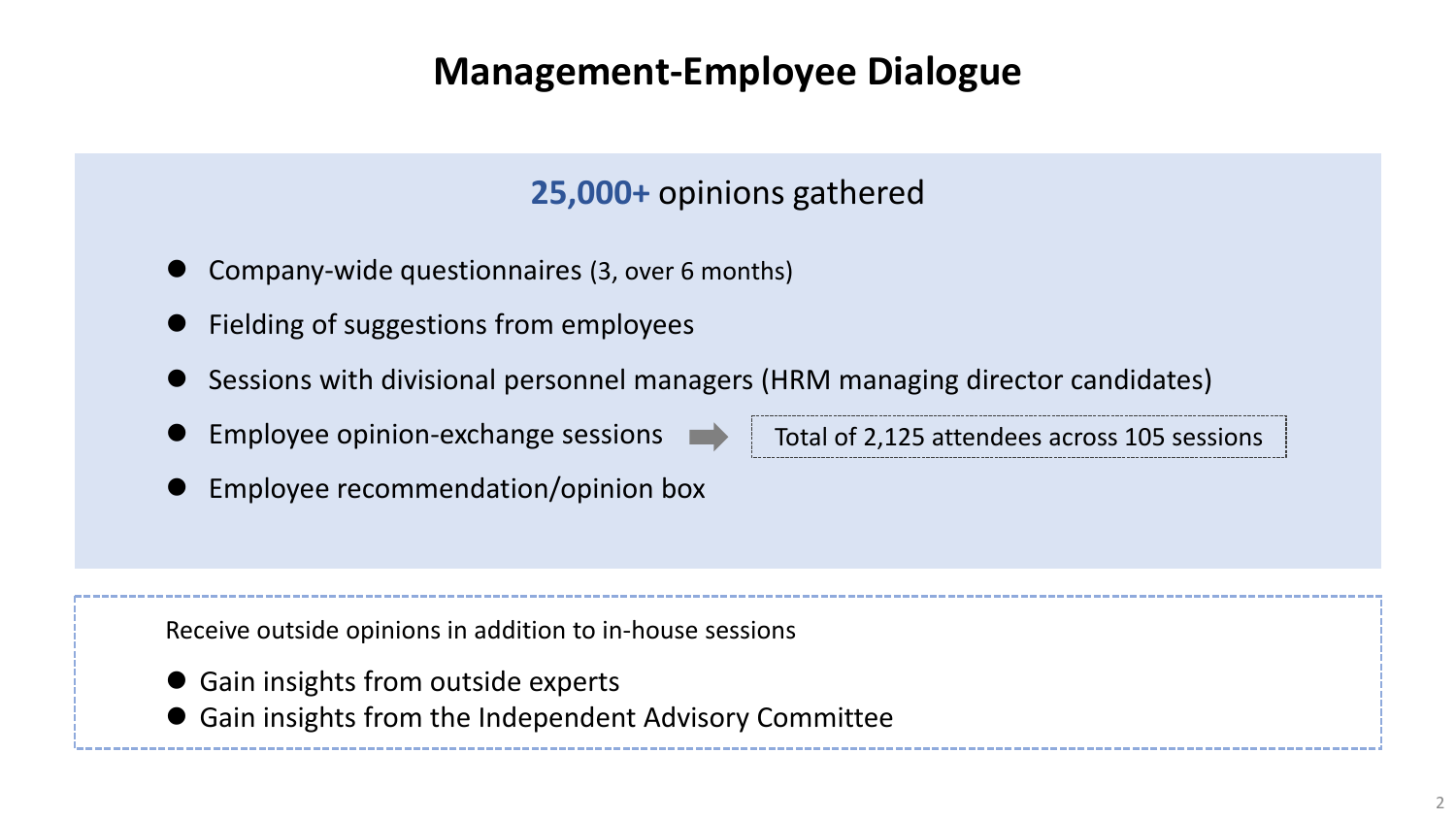### **Issues in the Workplace**

### **Issues**

- Death from overwork
- Charged with violation of Labor Standards Act
- Corrective recommendations

### **Causes**

- Structures that treated extended overtime as the norm
- **IFRE** Irrational and inefficient company processes
- Excessive disciplinary code
- Lack of consideration for employees' wellbeing
- **•** Insufficient planning for employee training and assignments
- Negligible compliance to Labor Standards Act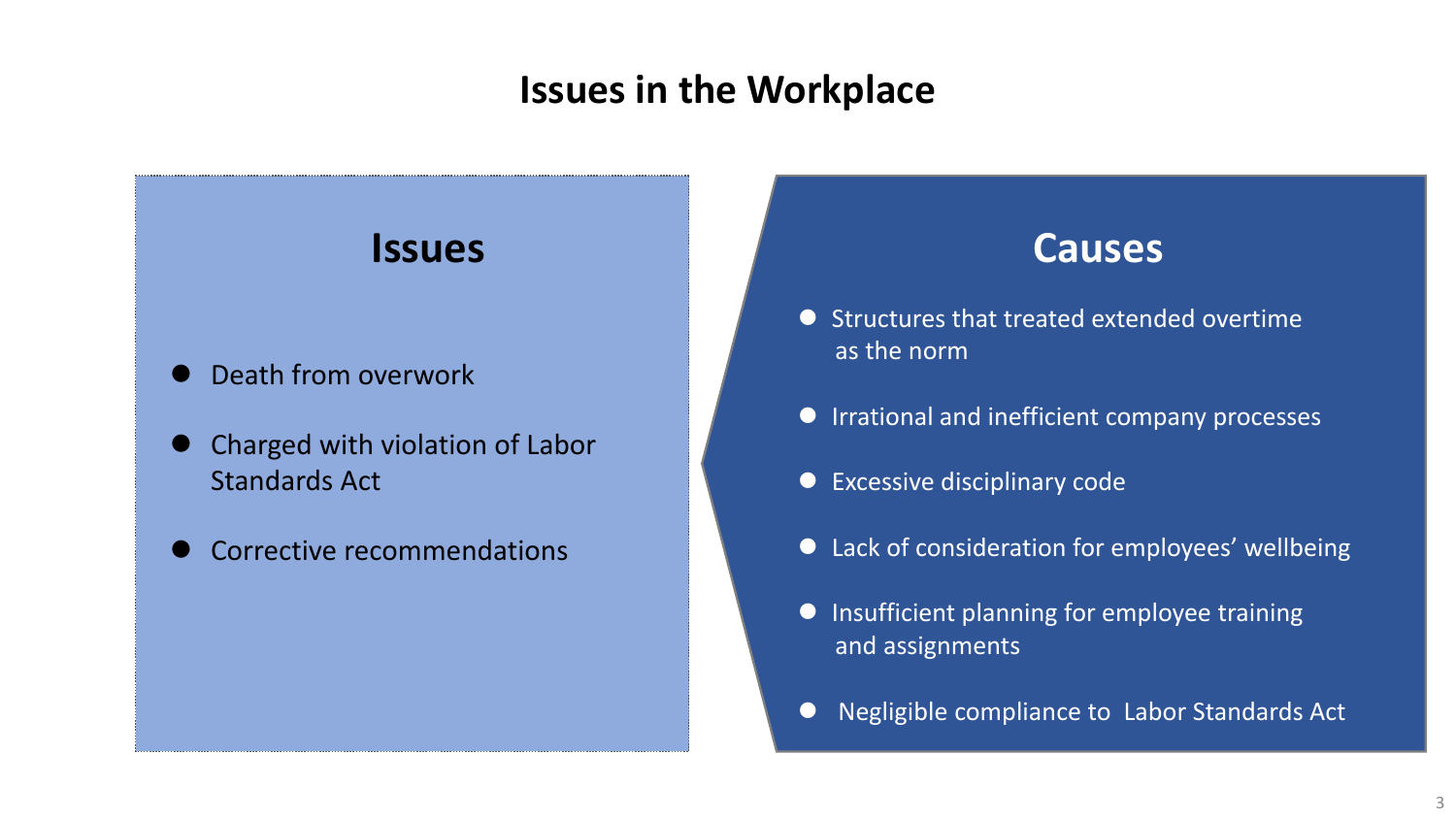## **Working Environment Reform Plan**



Harassment: **Zero** Overwork: **Zero**

**reducing work time to 80% via changes to work environment and operations**

**time to improved employee wellbeing, self-enrichment & QOL, as well as career development**

**contribute to new path of employee and Company growth to create a new Dentsu**

2 Years of Working Environment Reform **Evolution of Dentsu**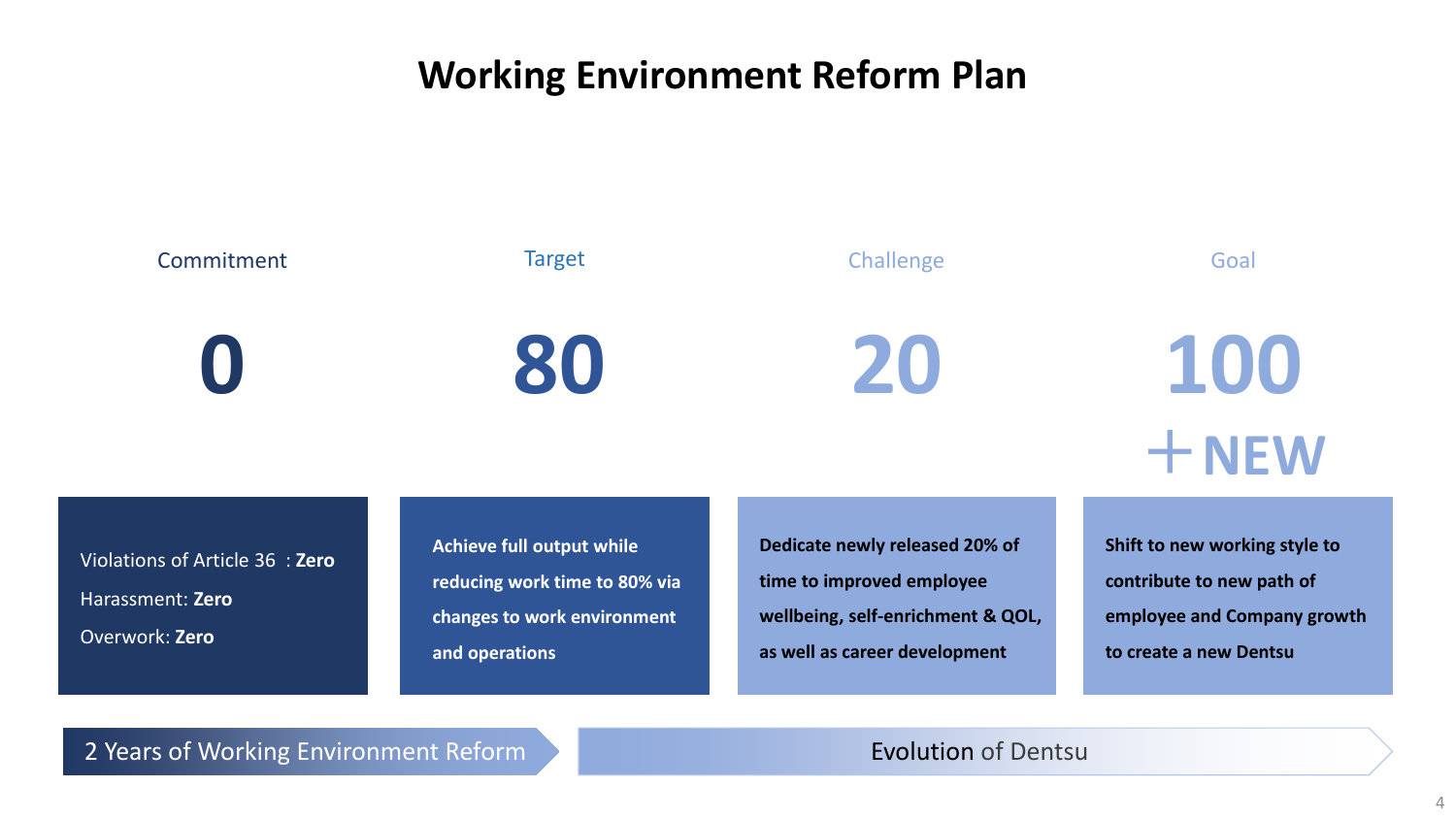## **Working Environment Reform Plan**

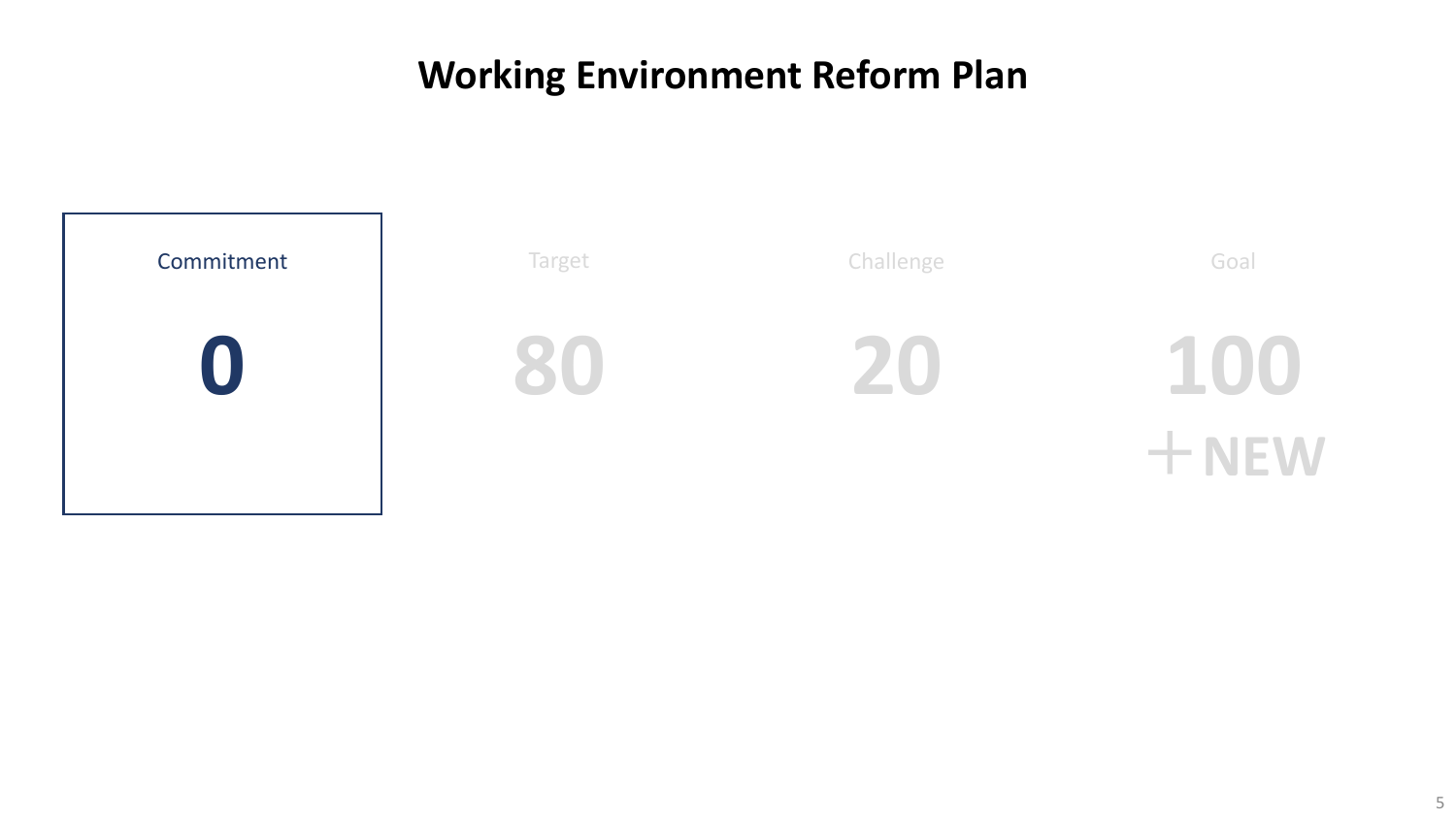### Commitment

**0**

| Violations of Article 36: |                                 |
|---------------------------|---------------------------------|
| <b>Zero</b>               | Fully comply with laws and      |
| Harassment:               | regulations thus reducing all   |
| <b>Zero</b>               | three issues to zero to avoid a |
|                           | recurrence of labor issues      |
| Overwork:<br><b>Zero</b>  |                                 |
|                           |                                 |
|                           |                                 |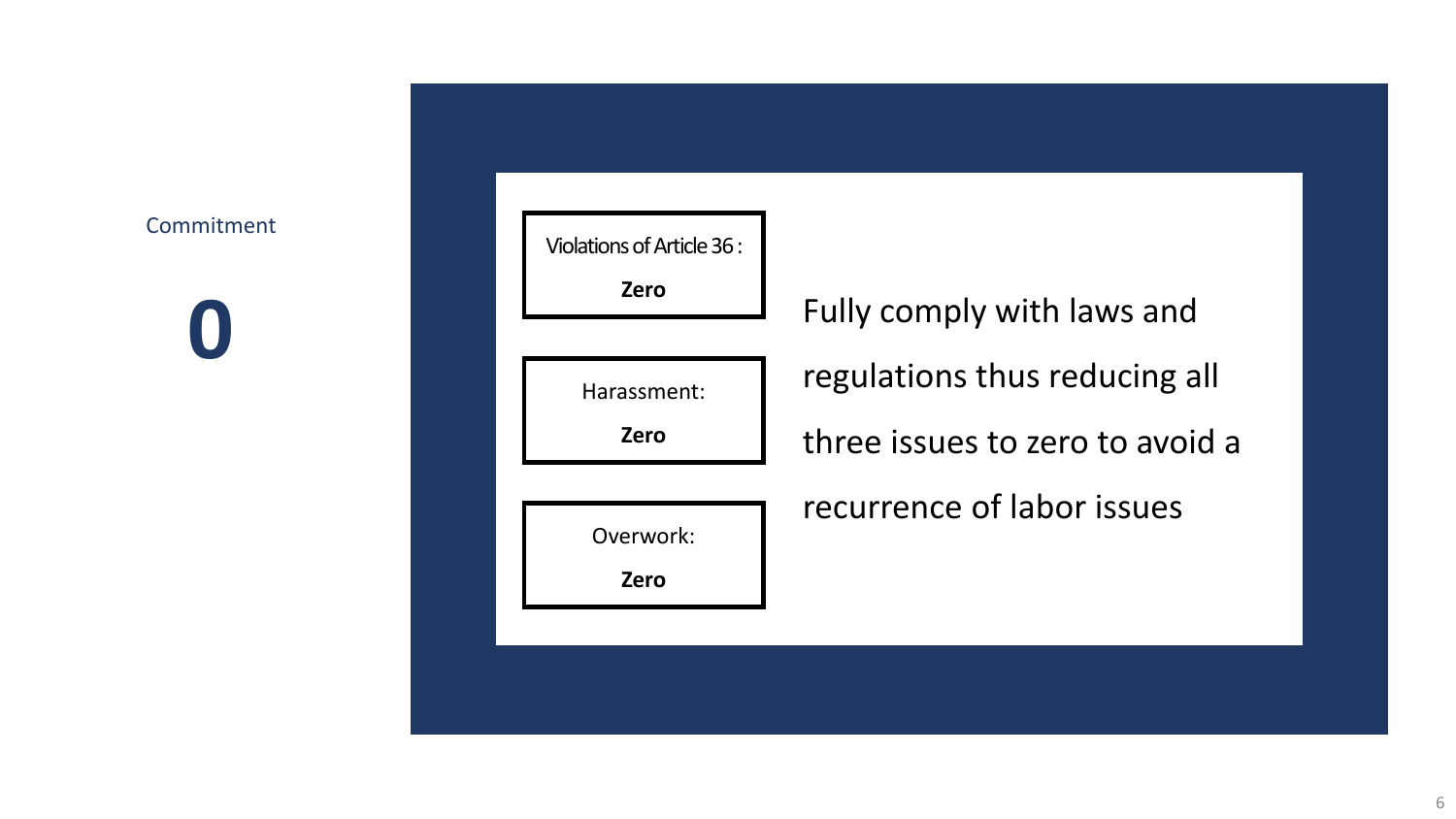| Commitment                                                            | Prevent nighttime work                                         | Prohibit work between 10 pm and 5 am                                                                                                                                                     |  |  |  |
|-----------------------------------------------------------------------|----------------------------------------------------------------|------------------------------------------------------------------------------------------------------------------------------------------------------------------------------------------|--|--|--|
|                                                                       | <b>Establishment of HRM managers</b><br>throughout the Company | Implement placement of executive directors in<br>$\bullet$<br>charge of HRM in each division to be responsible for<br>employee time and heath management and<br>prevention of harassment |  |  |  |
| Violations of Article 36 : Zero<br>Harassment: Zero<br>Overwork: Zero | Imbue awareness & compliance with<br>work regulations          | Enhance labor regulation training<br>$\bullet$<br>Evaluate the understanding of labor regulations                                                                                        |  |  |  |
|                                                                       | <b>Revise employee evaluation metrics</b>                      | Introduce "compliance with legal and societal rules"<br>metric to evaluate criteria<br>Introduce "work efficiency" metric to evaluate<br>criteria                                        |  |  |  |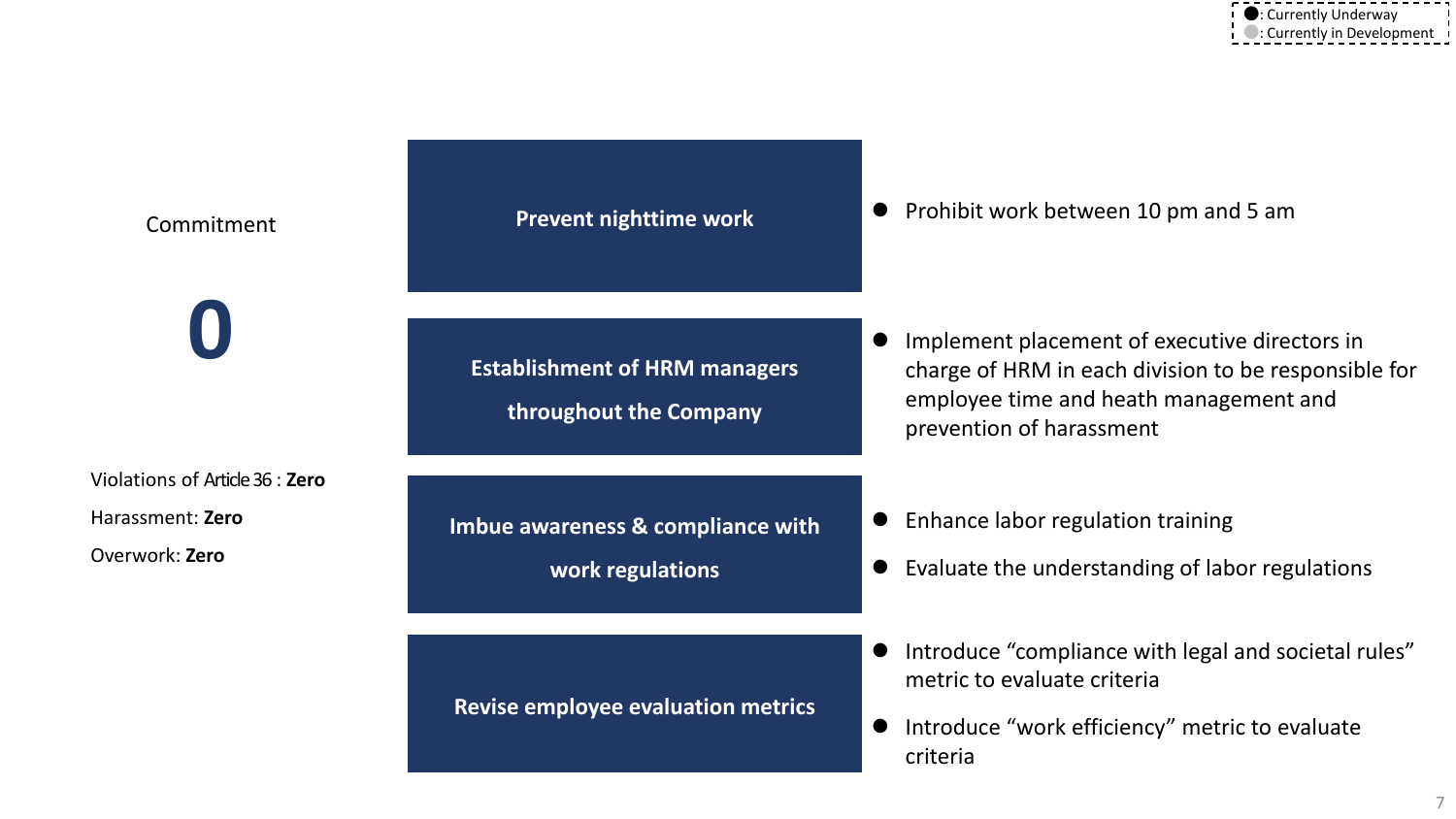|                                 |                                           |  | Introduce healthcare program for new employees                                                                                                                         |
|---------------------------------|-------------------------------------------|--|------------------------------------------------------------------------------------------------------------------------------------------------------------------------|
| Commitment                      |                                           |  | Enhance training programs to prevent excessive disciplinary<br>code                                                                                                    |
|                                 | Pay attention to & care for each employee |  | Introduce a leadership survey system to maintain awareness<br>of subordinates' viewpoints and opinions                                                                 |
|                                 |                                           |  | Introduce a time management system that visualizes the<br>current working situation                                                                                    |
|                                 | <b>Counteract harassment</b>              |  | Expand and disseminate different methods of                                                                                                                            |
| Violations of Article 36 : Zero |                                           |  | reporting and consultation                                                                                                                                             |
| Harassment: Zero                | & enhance mental health care              |  | Enhance system that regularly reports information<br>about individuals who are sick or on leave                                                                        |
| Overwork: Zero                  |                                           |  |                                                                                                                                                                        |
|                                 | <b>Advance workplace reforms</b>          |  | Establish "Work Style Review Week" every year<br>during MHLW's Death from Overwork Awareness<br>Month (November) for all employees to review their<br>work environment |
|                                 |                                           |  | Introduce special training program for newly                                                                                                                           |

promoted management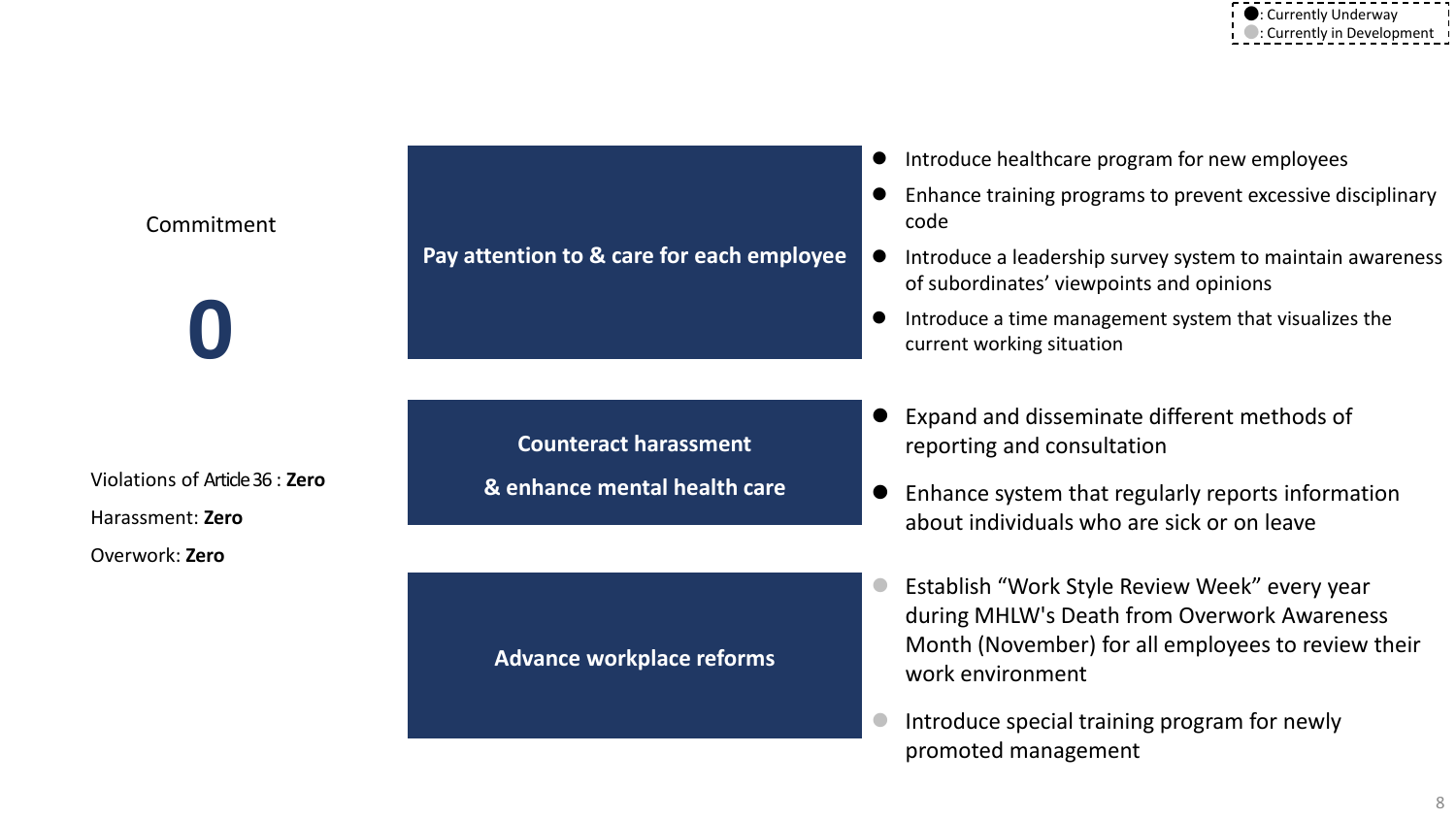## **Working Environment Reform Plan**

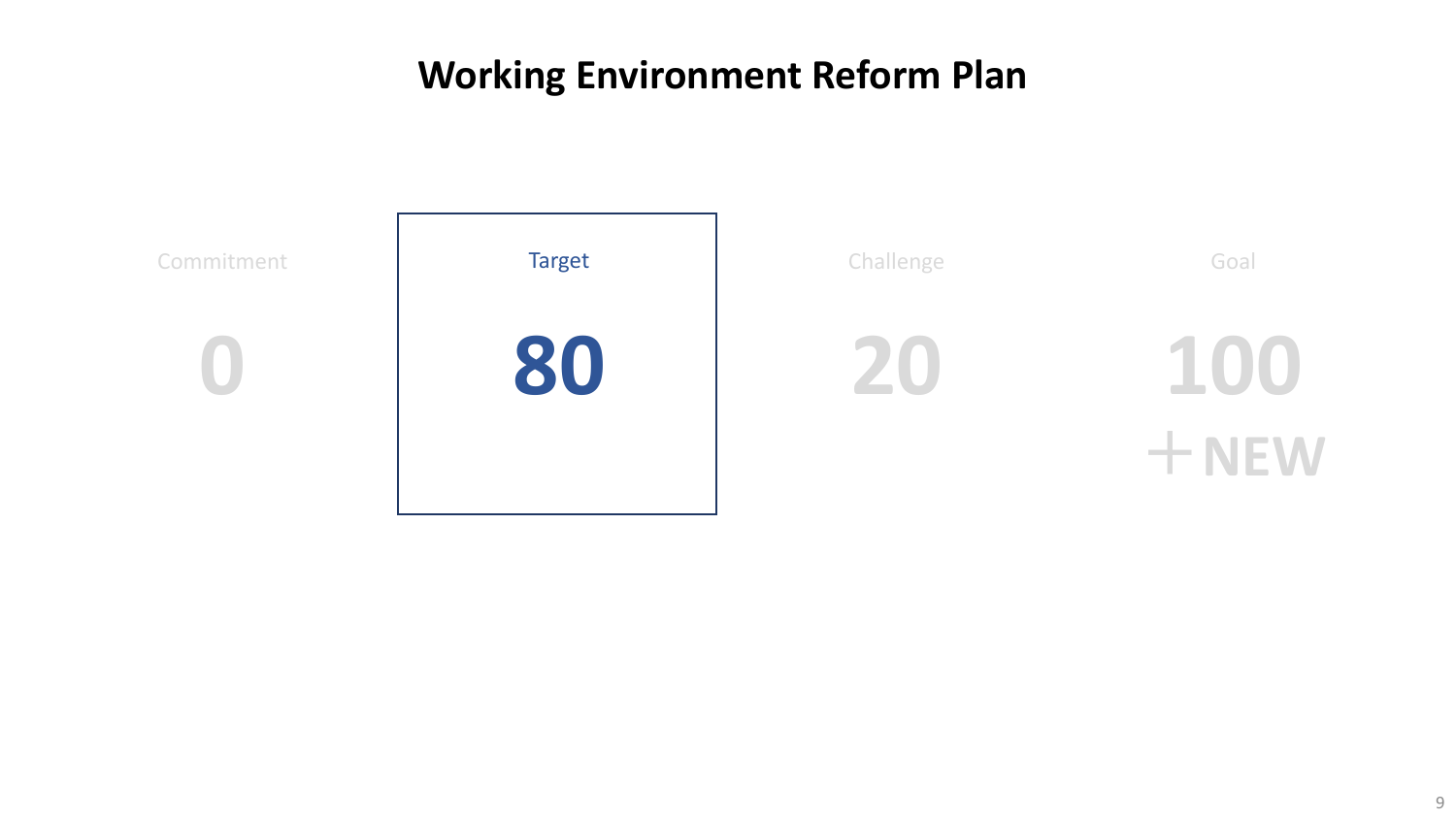**80**

Achieve full output while reducing employee work time to 80% via reforming work environment and operations

Reduce total work hrs / person in **FY2019**

# **to 80%**

(Compared to FY2014)

|                                                  | <b>Previous</b> |                |                | Goal           |                |                |  |
|--------------------------------------------------|-----------------|----------------|----------------|----------------|----------------|----------------|--|
|                                                  | FY2014          | FY2015         | FY2016         | FY2017         | <b>FY2018</b>  | FY2019         |  |
| <b>Total working</b><br>hrs / person<br>(Annual) | 2,252<br>hours  | 2,187<br>hours | 2,166<br>hours | 2,100<br>hours | 1,950<br>hours | 1,800<br>hours |  |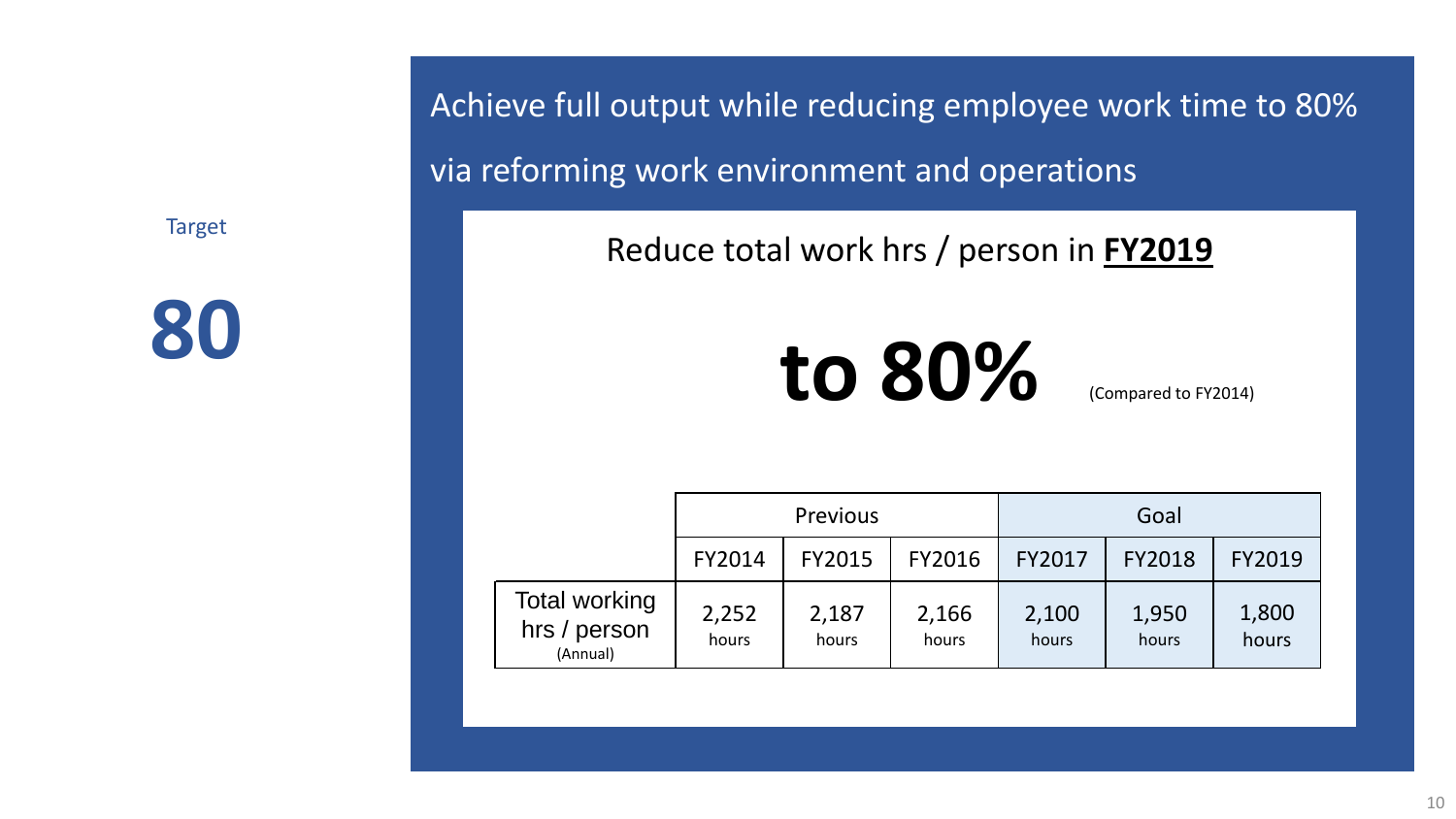### Simulated reduction in total work hrs / person

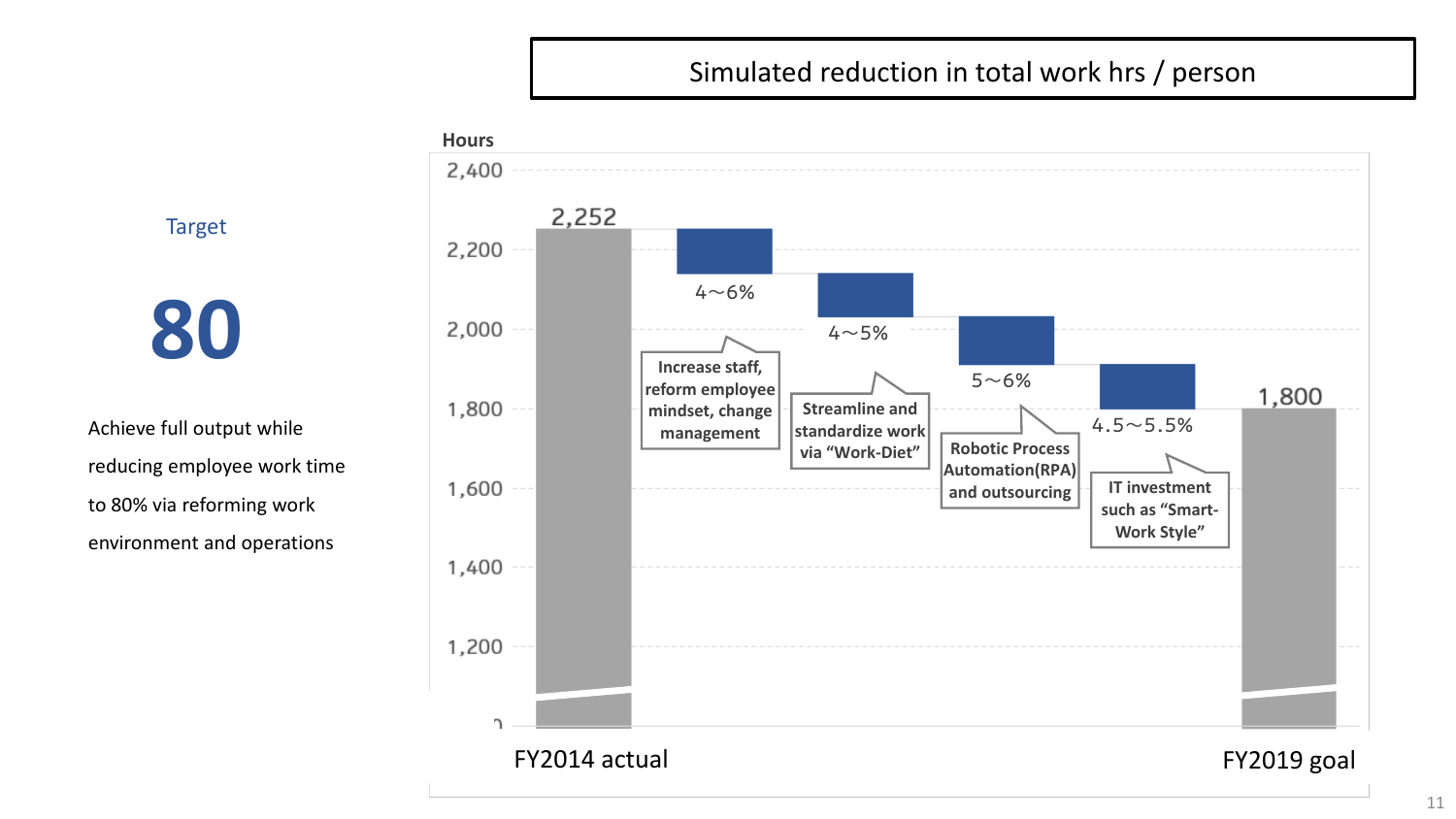## **80**

Achieve full output while reducing employee work time to 80% via reforming work environment and operations



- Immediately increase personnel numbers, to reduce individual workload
	- Recruit full time mid-career employees (now 50)
	- Increase contract employees & temp staff (now 224)

**•** Increase number of full-time employees - 250 employees to be hired in FY2017 (about 1.5 times the previous year)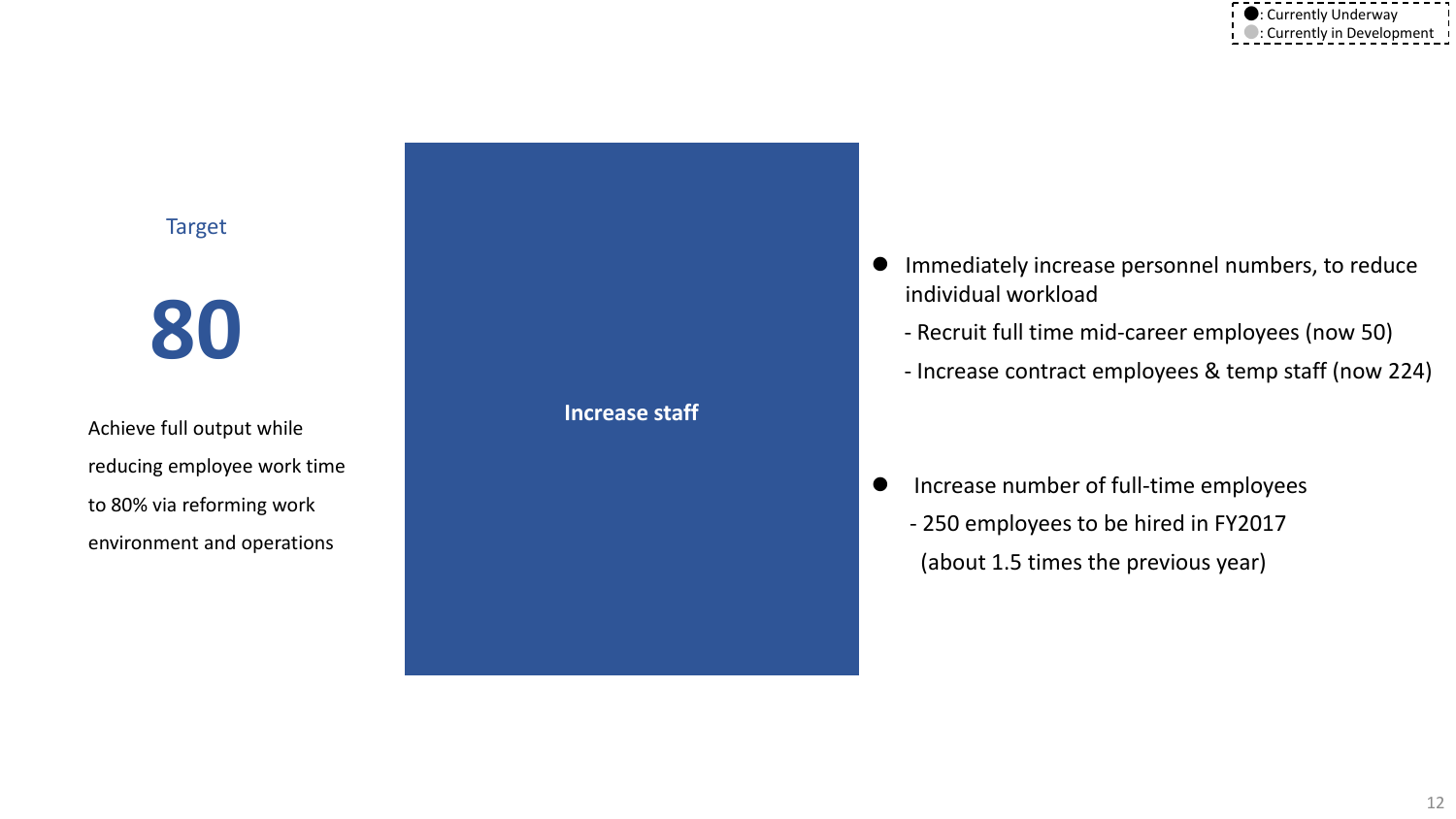**80**

Achieve full output while reducing employee work time to 80% via reforming work environment and operations

#### **Streamline work**

**Optimum allocation of human resources** 

- Promote "Work-Diet" that reviews and implements visualization of workflows; boost streamlining
	- Complete creation of business list for all 65 departments including Kansai and Chubu. Business inventory scheduled to be completed throughout the entire Company by the end of August
- Realize Robotic Process Automation (RPA)

- 300 processes by the end of December, 2017
- Streamline operations for 58,000 hours a month
- Reallocate personnel based on optimal departmental levels
- **Introduce a system of "New Talent Management"** considering every employees' career track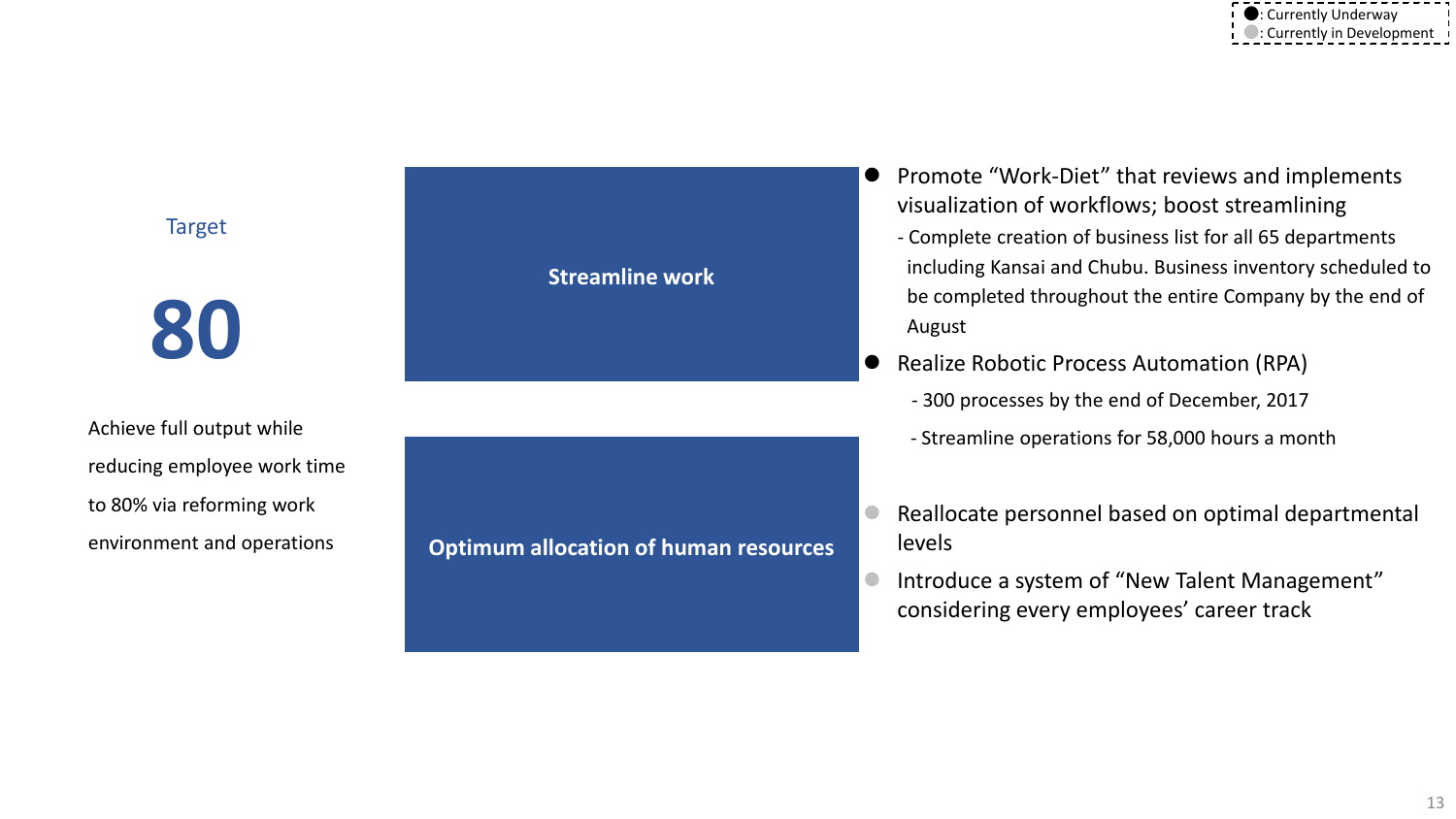**80**

Achieve full output while reducing employee work time to 80% via reforming work environment and operations

**Reform work conditions through extensive IT investment**

- Enhance "Smart-Work Style"; a teleworking system
- **Introduce a satellite-office system** 
	- Testing operations in 18 locations in Japan will begin from September this year
- **Introduce a working-from-home system**

**Improve business processes in unison with clients and industry organizations**

- Request cooperation from clients
- **Create rules based on industry organization practices**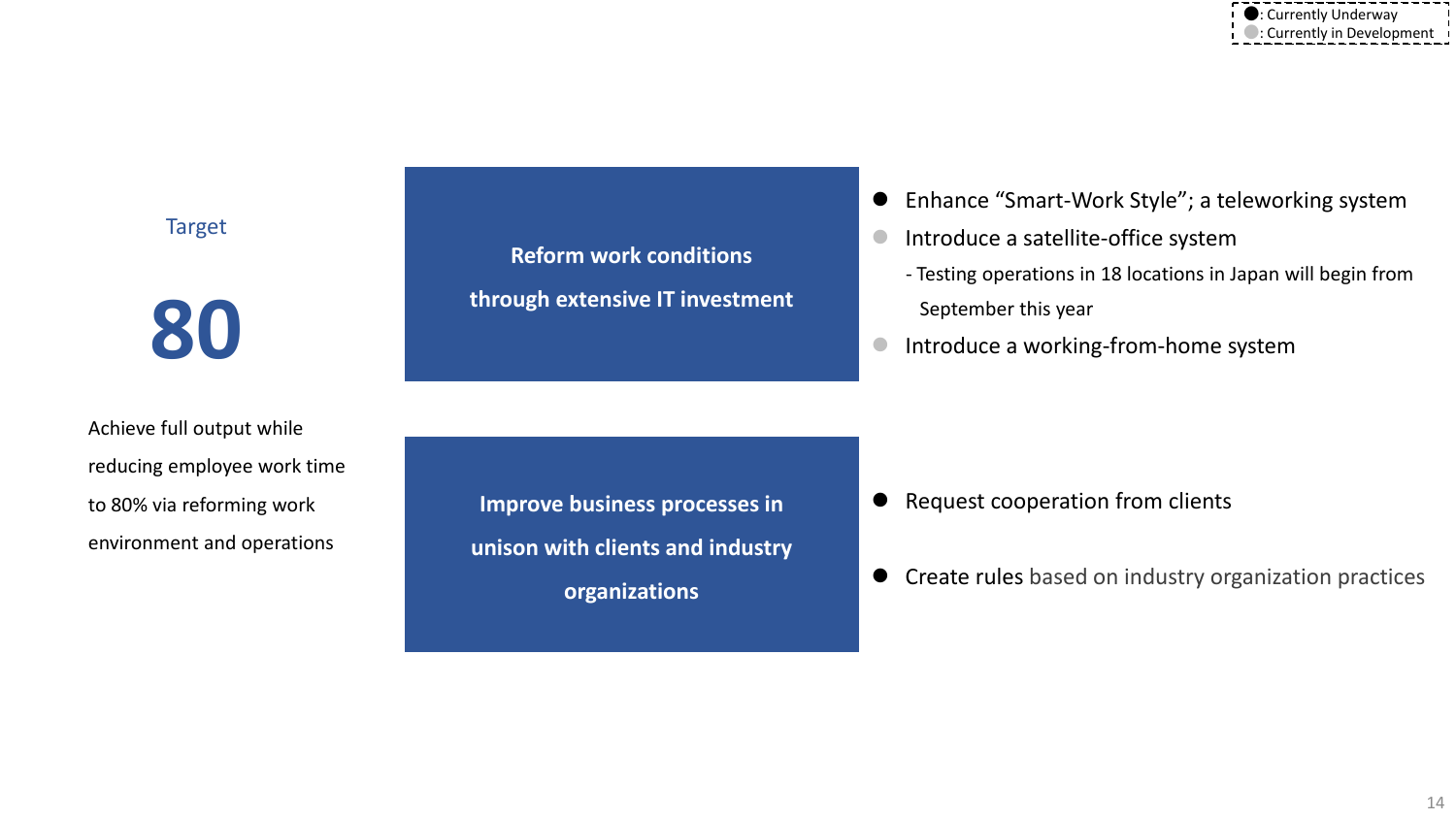## **80**

Achieve full output while reducing employee work time to 80% via reforming work environment and operations

**Review entire HRM system including recruitment, education & evaluation** 

 Review professional duties/grade system so that all employees can remain active regardless of age or employment status

● : Currently Underway ●: Currently in Development

- Establish a system of training and evaluation enabling individual growth in medium to long term
- Boost recruitment of recent graduates and utilize broader methods of recruitment
- Cultivate more supportive environment for female employees
- Examine support measures for management skills, know-how and burden reduction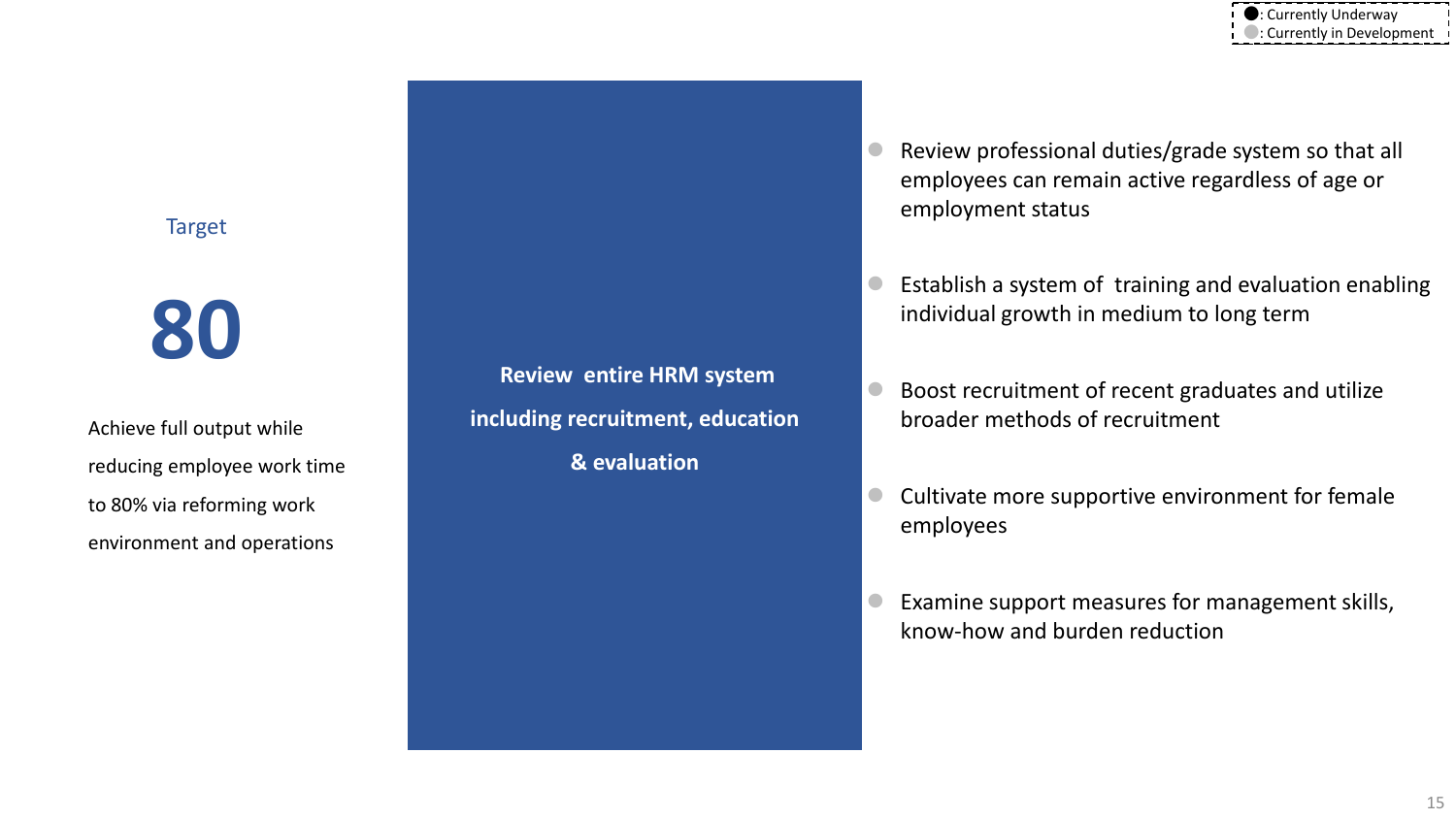## **Working Environment Reform Plan**

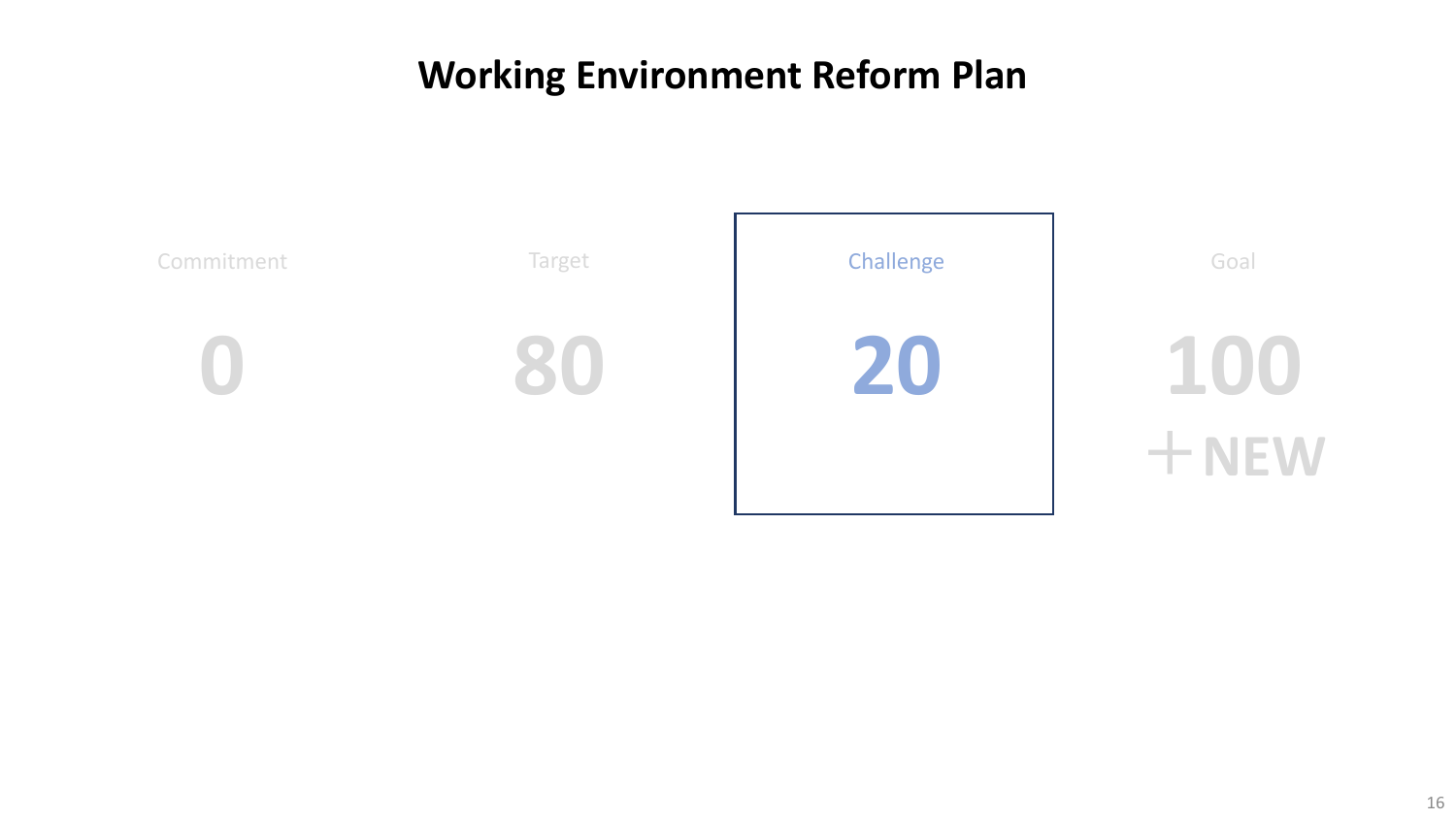Challenge

## **20**

Reinvest the 20% of time newly released to improve employee physical & mental wellbeing and QOL through encouraging individual learning and life-enhancing experiences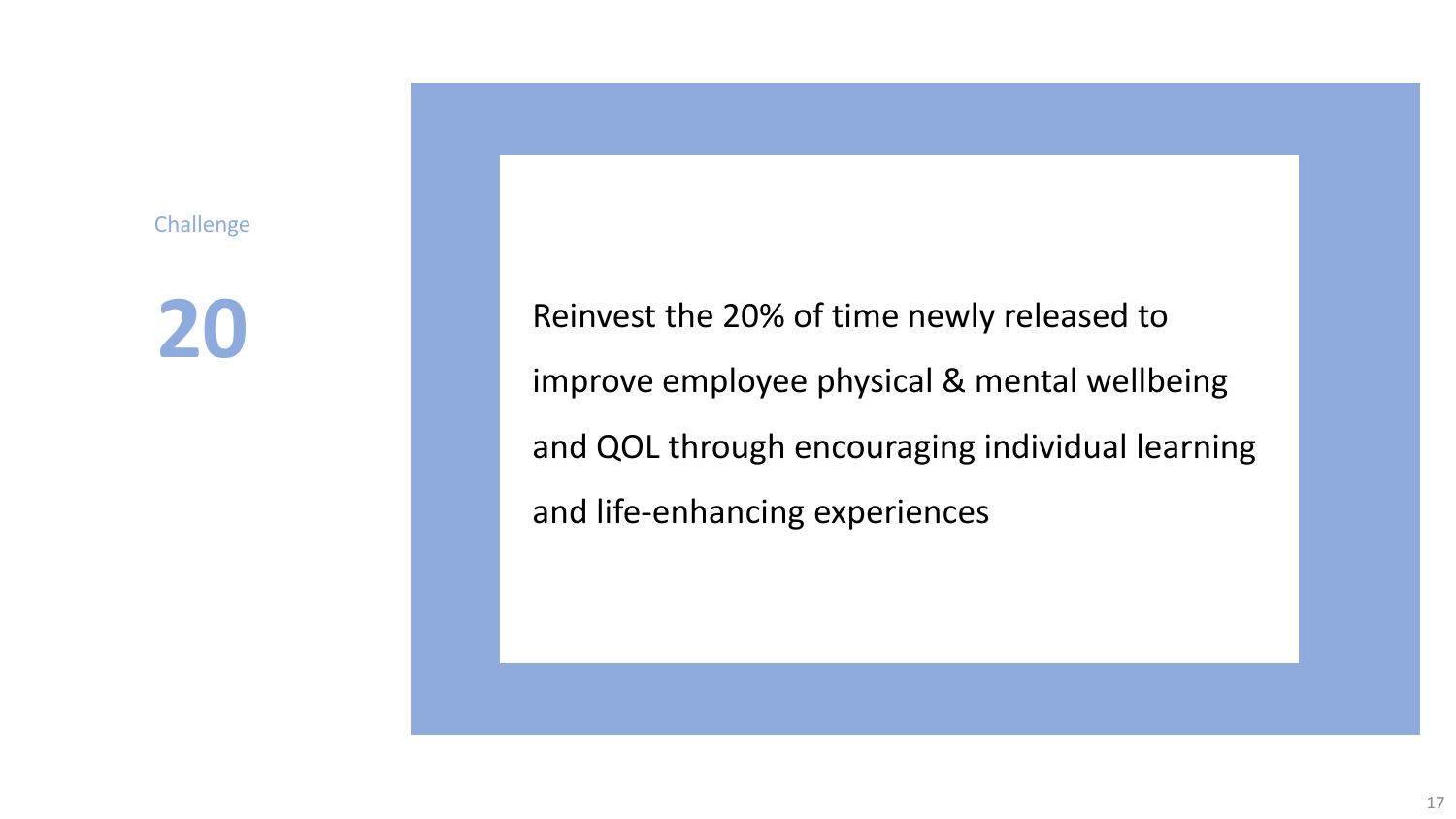

### **Challenge**

**20**

Reinvest the 20% of time newly released to improve employee physical & mental wellbeing and QOL through encouraging individual learning, lifeenhancing experiences and career development

#### **Reform leave-taking programs**

**Bolster employee health management and care**

#### **Foster employee development**

- Increase the number of leave days that can be taken consecutively
- Consider one-month sabbatical leave system
- Consider 4-day work week system
- Consider incentives to promote taking leave

- Validate a rest interval system to ensure adequate downtime between workdays
	- Develop and Implement vitality score system, an original Dentsu data health measure

- Support skills development and pursuit of certifications
- Support family care, child-rearing, and social contribution activities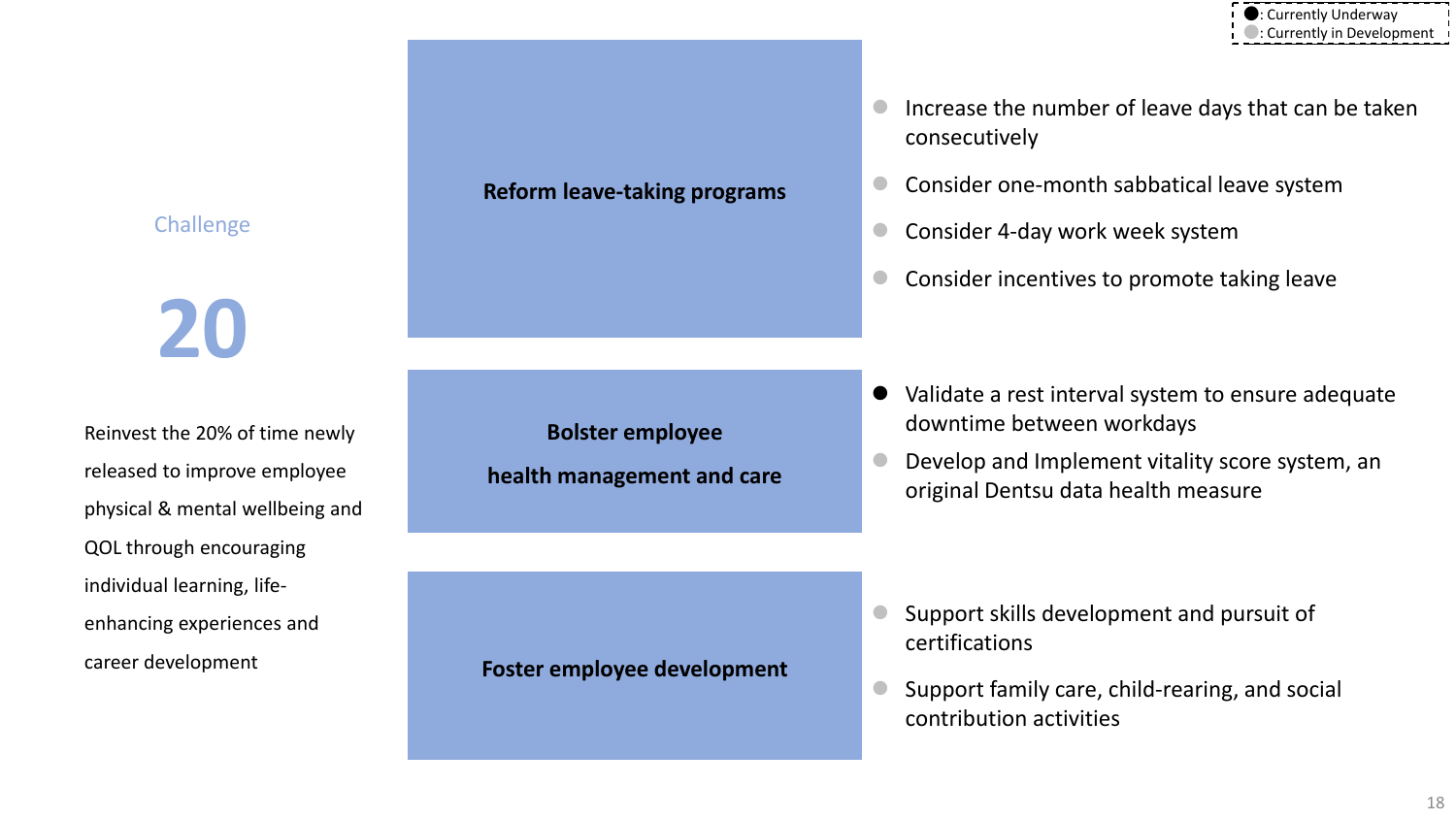## **Working Environment Reform Plan**

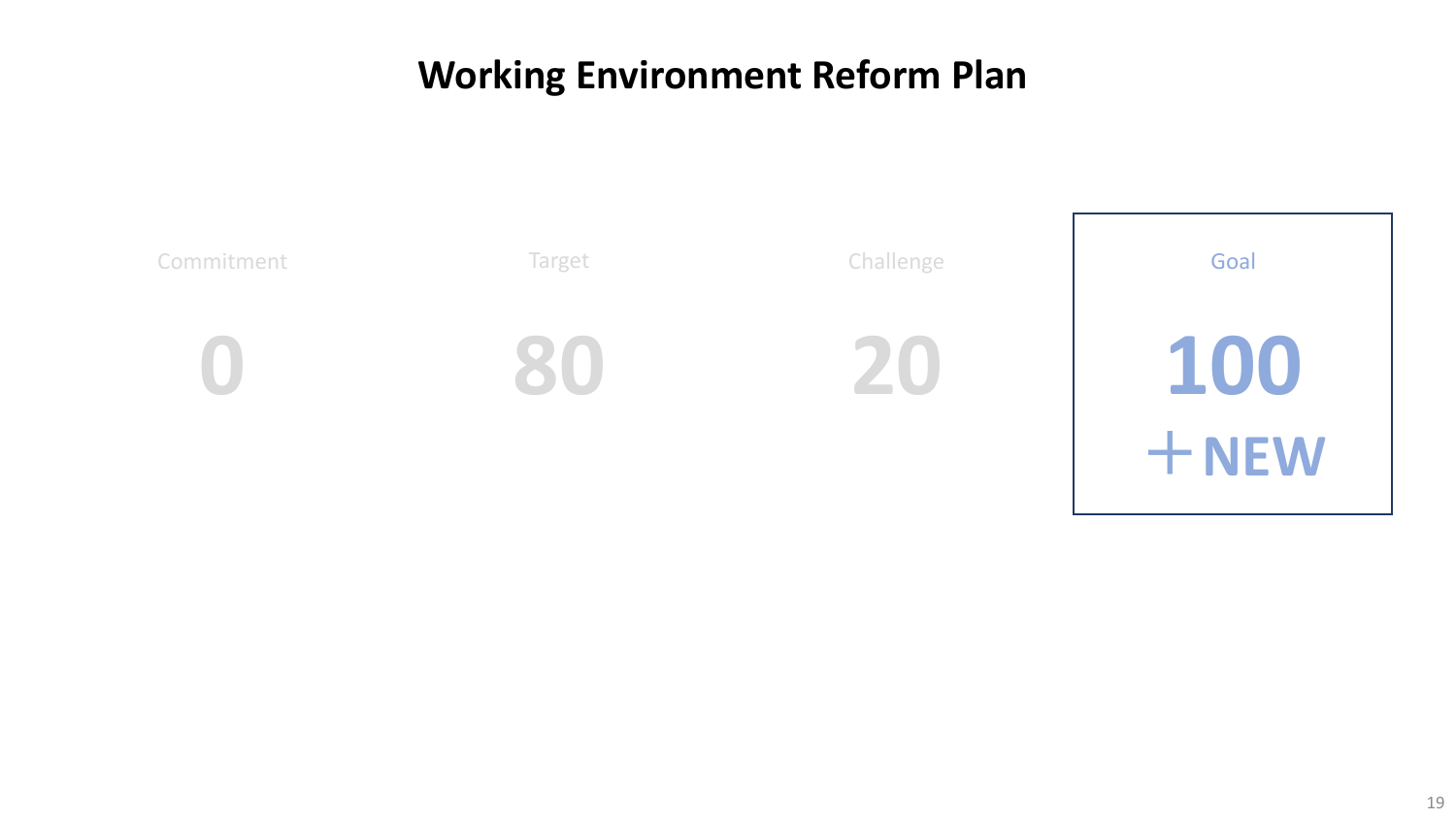### Goal

# **100** +**NEW**

Shift to new working style to contribute to new path of employee and Company growth to create a new Dentsu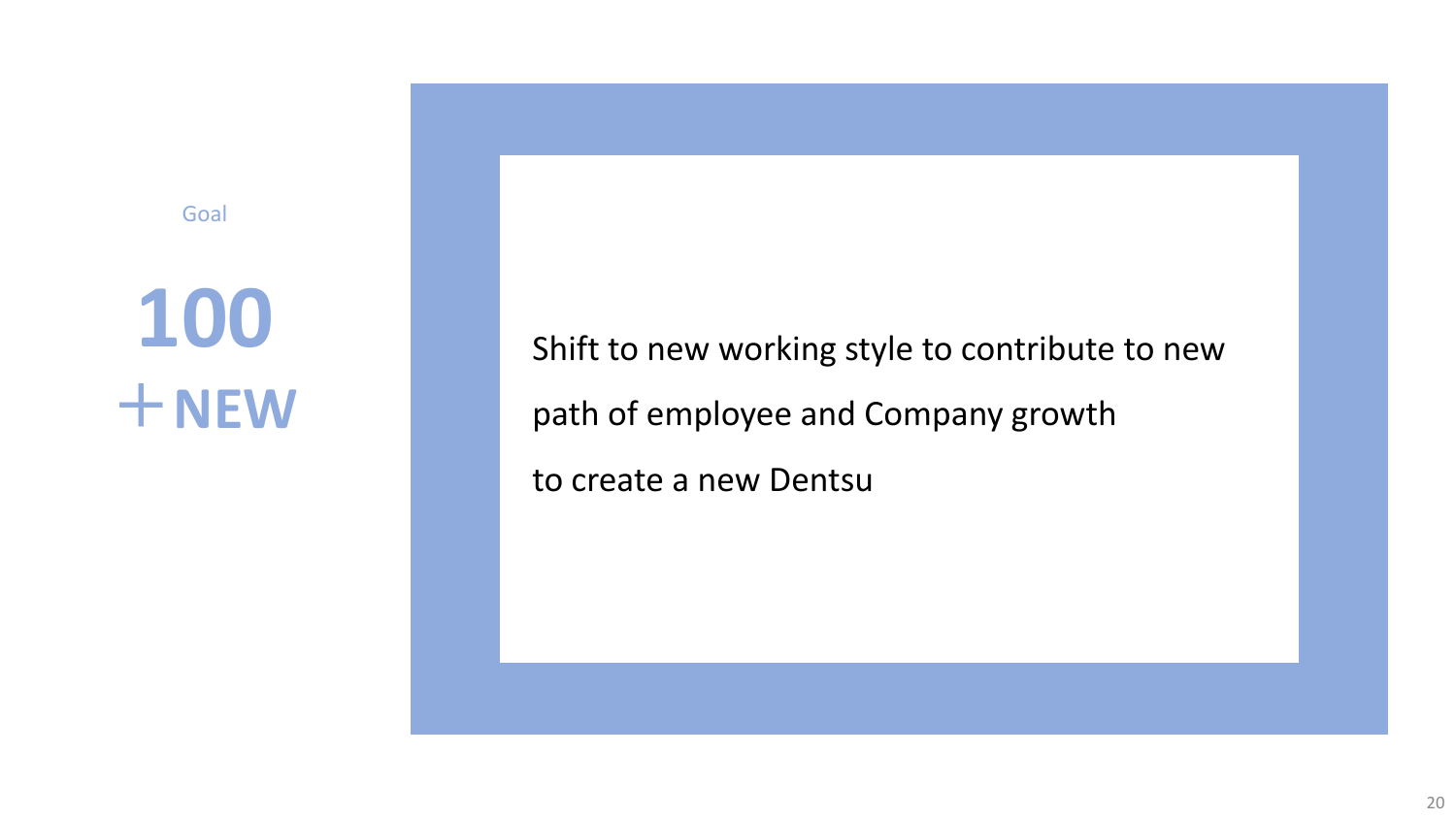## Progress Monitoring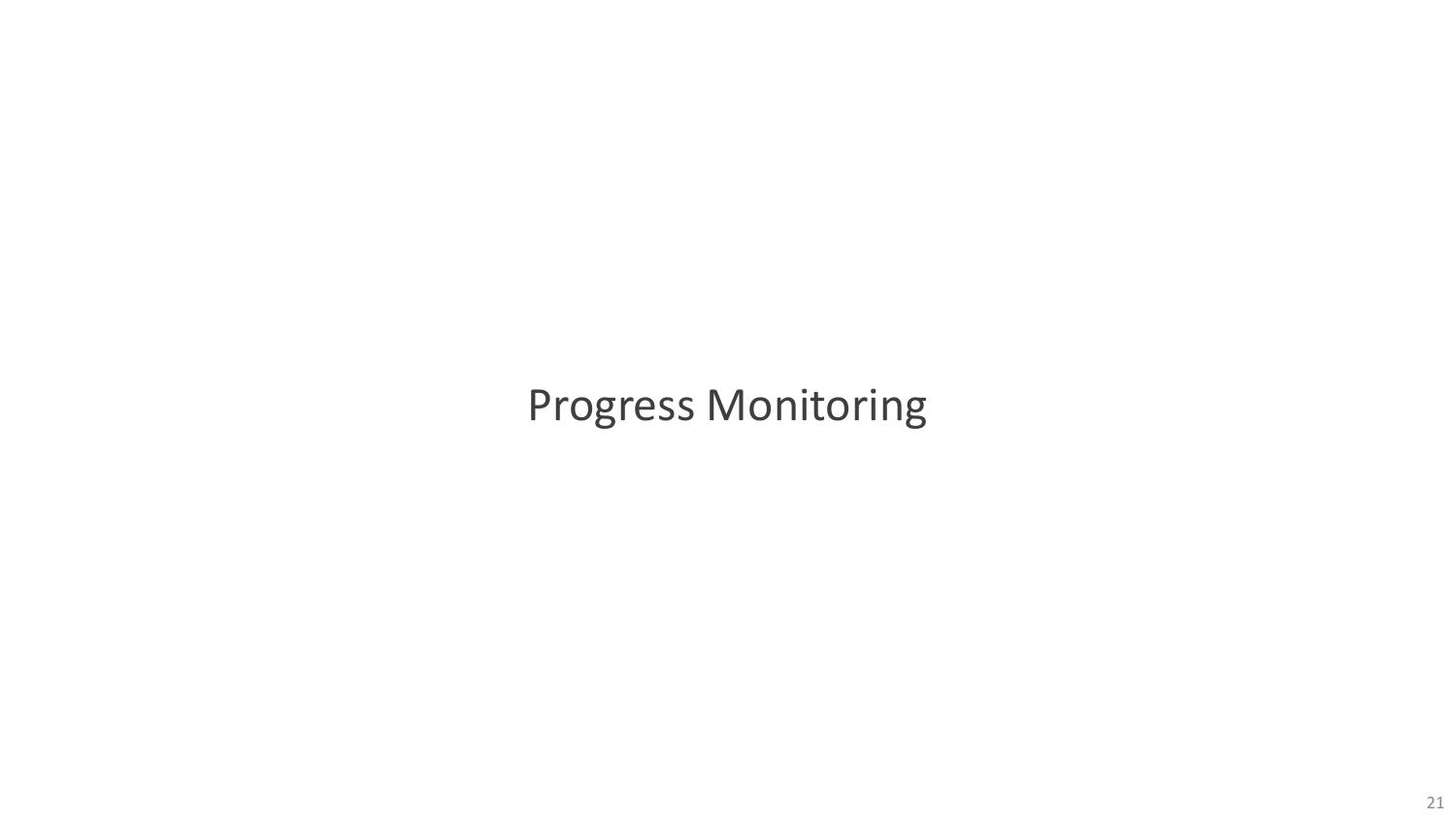### **Constant Verification of the Reforms Progress and Effectiveness**



Although the progress and effectiveness of the reforms need to be verified from a multifaceted perspective, we are currently focusing on "0" and "80" centering on the actual situation and verification.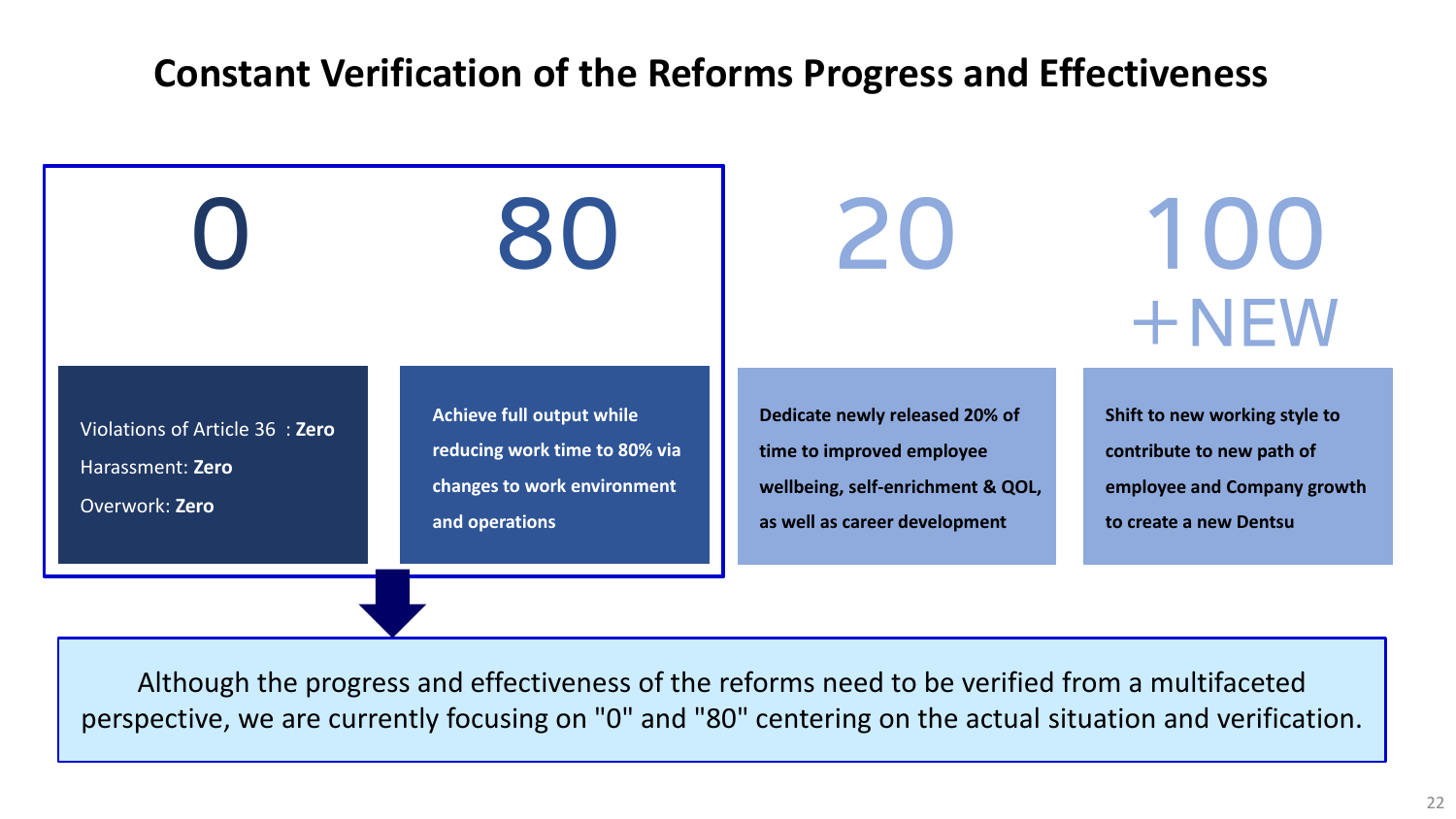## **The Targets of Fixed Point Observation and Intended Benchmarks (Examples)**

Violations of Article 36 : **Zero** Harassment: **Zero** Overwork: **Zero**

80

**Achieve full output while reducing work time to 80% via changes to work environment and operations**

The number of employee working over the time stipulated in Article 36 (daily / monthly)

> Participation rate of harassment prevention training

Monthly out side permitted working hours per person

Monthly number of days working on personal days per person Total working hours per person

Gross profit per person

Operating profit per person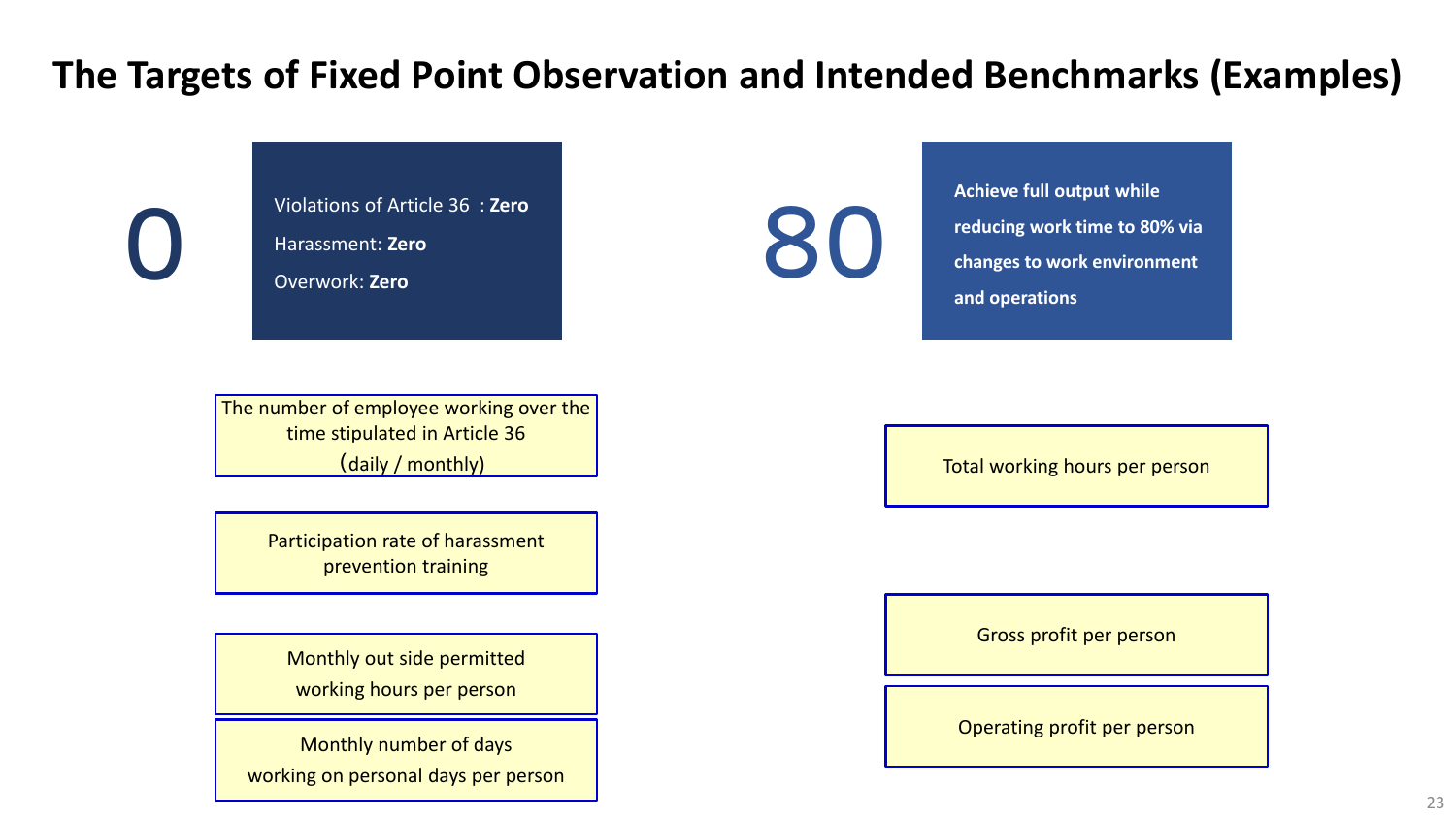## **The Targets of Fixed Point Observation and Intended Benchmarks (Examples)**

**Dedicate newly released 20% of time to improved employee wellbeing, self-enrichment & QOL, as well as career development**



**Shift to new working style to contribute to new path of employee and Company growth to create a new Dentsu**

The number of paid holidays taken per person

The number of people taking special leave

The rate of increase in employee-realized happiness/respite/creativity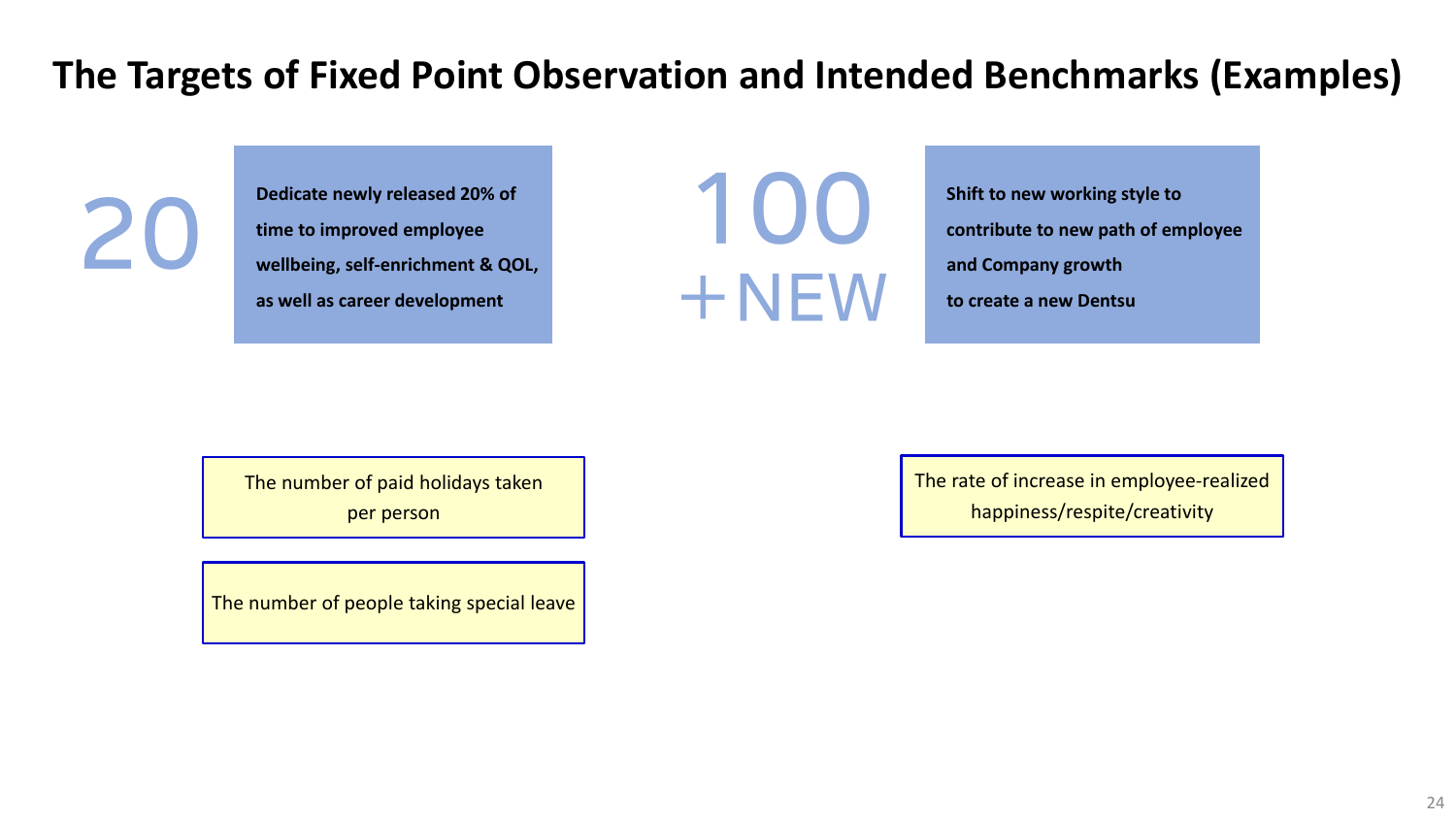## **Working Environment Reform Implementation and Monitoring Framework**